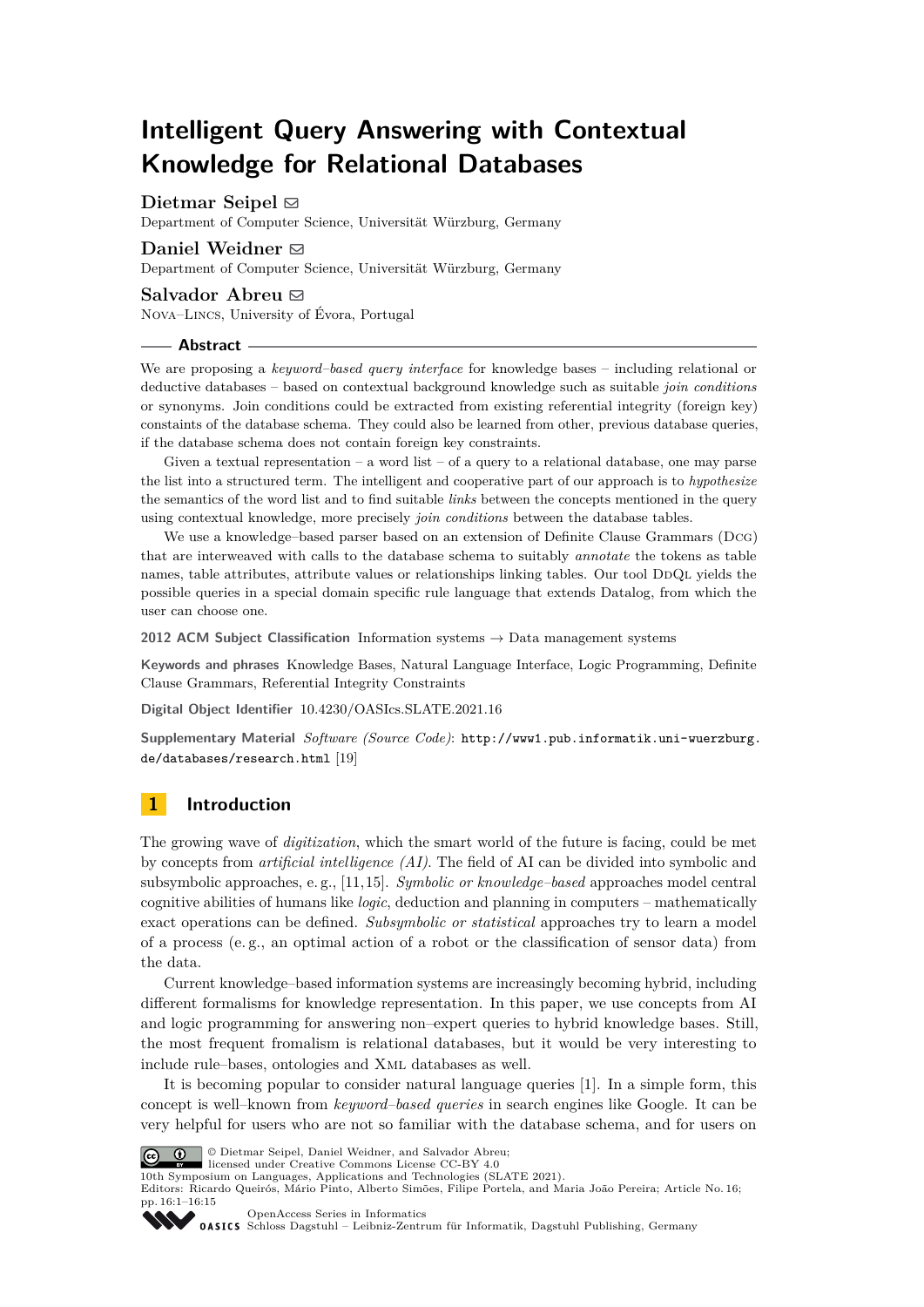#### **16:2 Intelligent Query Answering**

mobile devices, where it is difficult to enter complex–structured queries. For a preceeding speech–to–text transformation, currently subsymbolic approches, e.g. voice/speech assitants such as the commercial systems Siri, Alexa, or Dragon NaturallySpeaking or the publicly available tools Mozilla Common Voice/Deep Spech [\[12\]](#page-14-3) are popular. In this paper, the complicated step of assigning a suitable semantics – i.e. of compling textual keyword–based queries to correct complex–structured knowledge base queries, e.g. in Sql or Datalog– is done using a symbolic, declarative knowledge–based approach with techniques from logic programming and deductive databases [\[3,](#page-13-1) [6,](#page-14-4) [7\]](#page-14-5).

The rest of this paper is structured as follows: Section [2](#page-1-0) gives an overview on database query languages and intelligent query answering. Section [3](#page-2-0) presents our running example of a database schema, a database instance (tables) and a set of relational database queries; we sketch some possible ways of deriving suitable join conditions. Section [4](#page-6-0) describes our new system and langauge DdQl for answering keyword–based queries using technology from logic programming and deductive databases; we use our running example database. Finally, Section [5](#page-13-2) concludes with a summary.

## <span id="page-1-0"></span>**2 Database Query Languages and Intelligent Query Answering**

Natural language interfaces (Nli) are considered a useful end–user facing query language for knowledge bases, see Affolter et al. [\[1\]](#page-13-0) and Damljanovic et al. [\[8\]](#page-14-6). This holds especially true for complex databases and knowledge bases, where the intricacies of both the information schema and the technicalities of the query language –  $SQL$  most of the time – put the task of issuing useful queries well beyond the skill of most prospective, non–technical users. Nlis can usually be catgorized into keyword–, pattern–, parsing–, and grammar–based systems. Recent case studies are also reported by Stockinger [\[23\]](#page-14-7) who argues that the trend of building Nli databases is stimulated by the recent success stories of artificial intelligence and in particular deep learning. An important keyword–based system is SODA [\[2\]](#page-13-3). Li and Jagadish [\[14\]](#page-14-8) hold that Nlis are superior to other approaches to ease database querying, such as keyword search or visual query–building. They present the parsing–based systems NaLir and NaLix.

The main gripe with a natural language interface is that it's inherently difficult to verify reliably: an ambiguous sentence might be incorrectly parsed and its meaning evaluated, without the end user ever becoming aware of the situation. As a consequence, much effort has been placed into devising user–friendly ways of removing the ambiguity and translating the query to a semantically equivalent one in the native database query language. In practice, this entails presenting alternatives to the user and asking him to decide; the process may be iterated.

Doing so with Sql as the target seems a natural choice, but hits many difficulties arising from the language's many quirks. This situation is exacerbated when one must present the query interpretation back to the user. Relying on a more abstract query language, such as a first order predicate logic–based one, turns out to be both easier and more effective, especially as the reflection of the user's utterance interpretation will be presented in a form which is closer to its presumed grammatical structure and therefore easier to recognize and understand.

Besides convenience in presentation, relying on a logic representation for the queries and schema has several enabling benefits: a major one is that it provides a unifying framework for heterogeneous sources of information, such as SQL databases but also deductive databases, XML databases, ontologies queried in SPARQL or RDF datasets [\[22\]](#page-14-9). This topic has been amply covered in the literature, see for example [\[16\]](#page-14-10) for an overview on logic in deductive databases.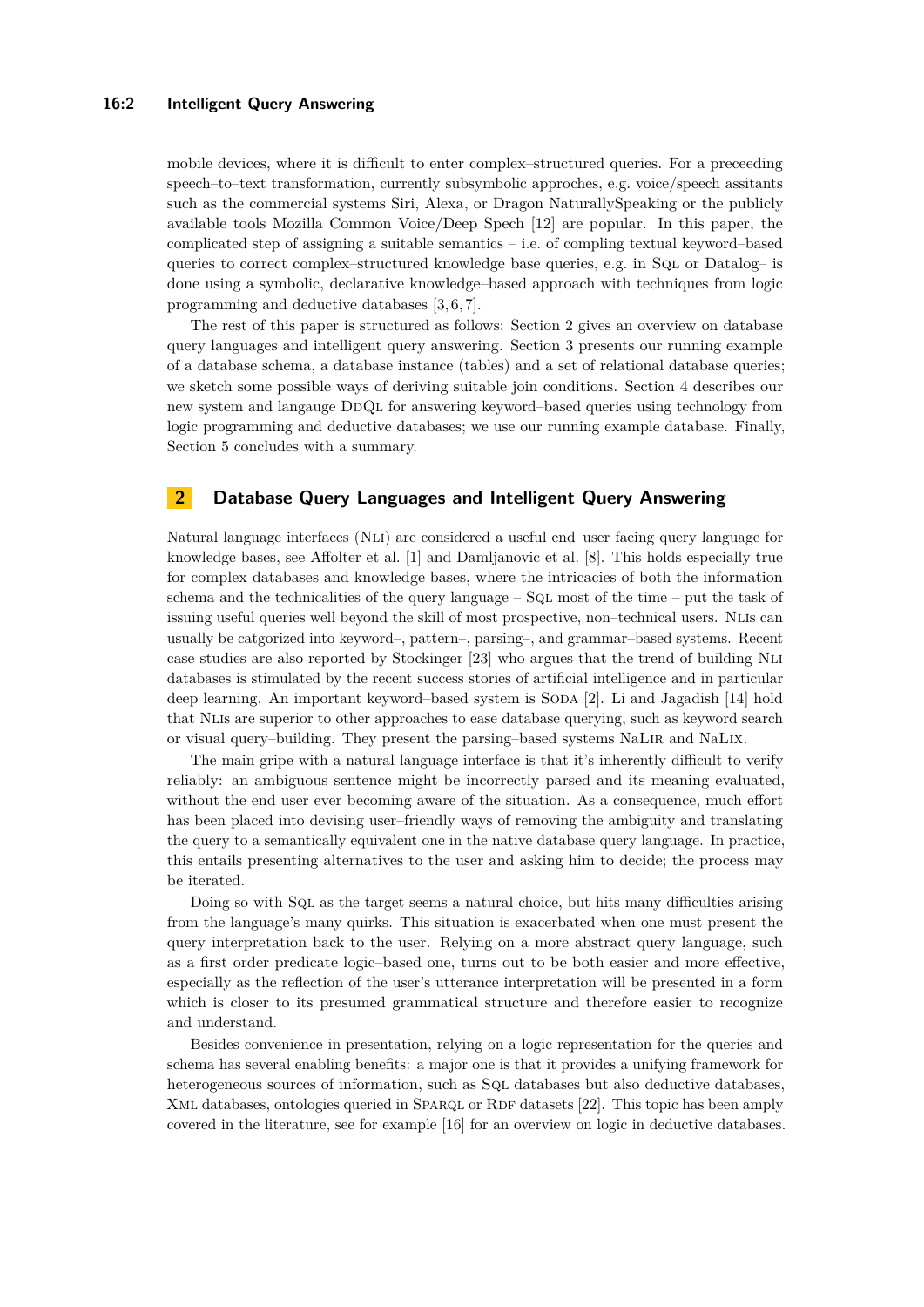#### **D. Seipel, D. Weidner, and S. Abreu 16:3** 16:3

Interpreting a natural language sentence as a database query entails attempting to do several queries, ranging over the schema but also the data and even the query history. Contextual speech recognition is a very hard problem, which can be eased if one manages to make use of background knowledge. The inherent ambiguity in the task of parsing and tagging a sentence in natural language can be mitigated and complemented with concurrent knowledge base queries: domain knowledge may be used to constrain the admissible interpretations as well as to provide useful annotations. Having a logic–based framework also makes it easy to provide views, which may be further used in interpreting natural language queries. The logic dialect needs not be full first–order logic, as Datalog is sufficient to express queries originally formulated in simple natural language.

# <span id="page-2-0"></span>**3 Relational Database Queries**

It is difficult for database users to have to remember the strucuture of the database (the database schema) and the correct writing of the terms (table names and attributes) and the values in the tables. Nevertheless, they have a good notion of the queries that they would like to ask. One could, e.g., imagine the following database queries:

- Q<sup>1</sup> *Give me the salary of Borg*.
- Q<sup>2</sup> *Who is the father of Alice* ?
- Q<sup>3</sup> *What is the salary of Research* ?
- Q<sup>4</sup> *Give me the sum of the salaries of the departments by name*.
- Q<sup>5</sup> *Give me the supervisor name of an employee by name*.

The database user does not say that *salary* is an attribute of a database table or that *Borg* is a value of another attribute. Moreover, there could be slight spellings mistakes.

We are proposing an intelligent expert tool for query answering based on the deductive database system DDbase [\[21\]](#page-14-11) of the declarative programming toolkit Declare [\[19\]](#page-14-0). We have developed a module DDQL of DDbase, that can first parse the textual representation of the query using Declare's extended definite clause grammars (EDCG) [\[18\]](#page-14-12) in Prolog based on the background knowledge of the database schema and the database, then hypothesize the intended semantics of the query using expert knowledge, and finally present possible queries and answers, so that the user can select one. In future extensions, it might be possible to define Datalog–like rules in natural language.

# **3.1 The Database Schema**

We use the relational database COMPANY from [\[9\]](#page-14-13) in an extensive case study for exemplifying our approach. The database schema in Figure [1](#page-3-0) contains 6 entity/relationship types and 8 referential integrity constraints between them (links given by arrows). Some corresponding database tables will be given in the following Section [3.2.](#page-3-1) The query compilation in Section [4.2](#page-7-0) will extract undirected connected subgraphs from the corresponding link graph in Figure [2.](#page-8-0)

The relationship types from the corresponding ER diagram of [\[9\]](#page-14-13) are represented in the database schema as follows:

- **(a)** in the table Employee, the 1:n relationship types Works\_For and Supervision from the ER diagram are integrated as foreign keys Dno and SuperSsn (the Ssn of the supersisor), respectively;
- **(b)** the manager of a department is given by the attribute MGRSSN in DEPARTMENT;
- **(c)** the table Works\_On gives the employees working on a project, and the attribute Dnum in Project gives the responsible department of a project.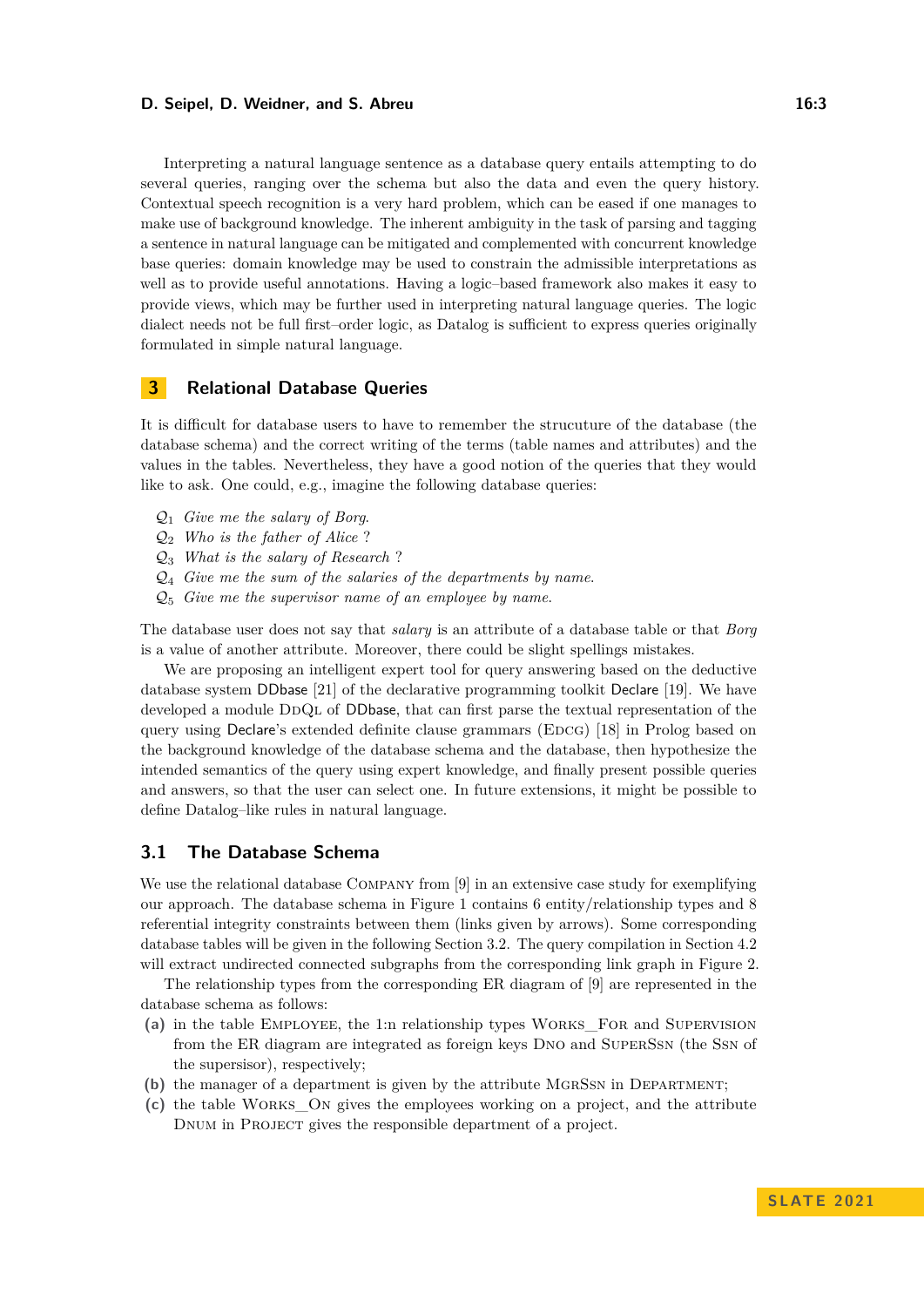# **16:4 Intelligent Query Answering**

<span id="page-3-0"></span>

**Figure 1** Referential Integrity Constraints for the Relational Database Company.

Functionalities and existency constraints require: every employee works for exactly one department; every department must have exactly one manager; an employee can manage at most one department; every employee must work for at least one project; and every project must have exactly one responsible department. All constraints of the database schema can be used for optimizing queries.

# <span id="page-3-1"></span>**3.2 Database Tables**

In the following, we will use a slightly restricted version of the database, where some entity types and attributes are not present or renamed.

| <b>EMPLOYEE</b>         |          |            |                         |                      |            |                         |                         |                |
|-------------------------|----------|------------|-------------------------|----------------------|------------|-------------------------|-------------------------|----------------|
| <b>FNAME</b>            | LNAME    | <b>SSN</b> | <b>BDATE</b>            | <b>ADDRESS</b>       | <b>SEX</b> | <b>SALARY</b>           | <b>SUPERSSN</b>         | DNO            |
| John                    | Smith    | 4444       | 1955-01-09              | 731 Fondren, Houston | M          | 30000                   | 2222                    | 5              |
| Franklin                | Wong     | 2222       | 1945-12-08              | 638 Voss, Houston    | M          | 40000                   | 1111                    | 5              |
| Alicia                  | Zelaya   | 7777       | 1958-07-19              | 3321 Castle, Spring  | F          | 25000                   | 3333                    | $\overline{4}$ |
| Jennifer                | Wallace  | 3333       | 1931-06-20              | 291 Berry, Bellaire  | F          | 43000                   | 1111                    | $\overline{4}$ |
| $\cdot$ $\cdot$ $\cdot$ | $\cdots$ | $\cdots$   | $\cdot$ $\cdot$ $\cdot$ | .                    | $\cdots$   | $\cdot$ $\cdot$ $\cdot$ | $\cdot$ $\cdot$ $\cdot$ | $\cdots$       |
| James                   | Borg     | 1111       | 1927-11-10              | 450 Stone, Houston   | M          | 55000                   | <b>NULL</b>             | 1              |

The departments and their managers are given by the table Department with the primary key Dno (Dnumber in Figure [1\)](#page-3-0). The 1:1 relationship type Manages is integrated as a foreign key MgrSsn together with the describing attribute MgrStartDate, the start date of its manager. The multi-valued attribute Locations of the entity type DEPARTMENT yields a separate table DEPT\_LOCATIONS, which we do not consider here. The table WORKS ON shows the HOURS that the employees work on the projects.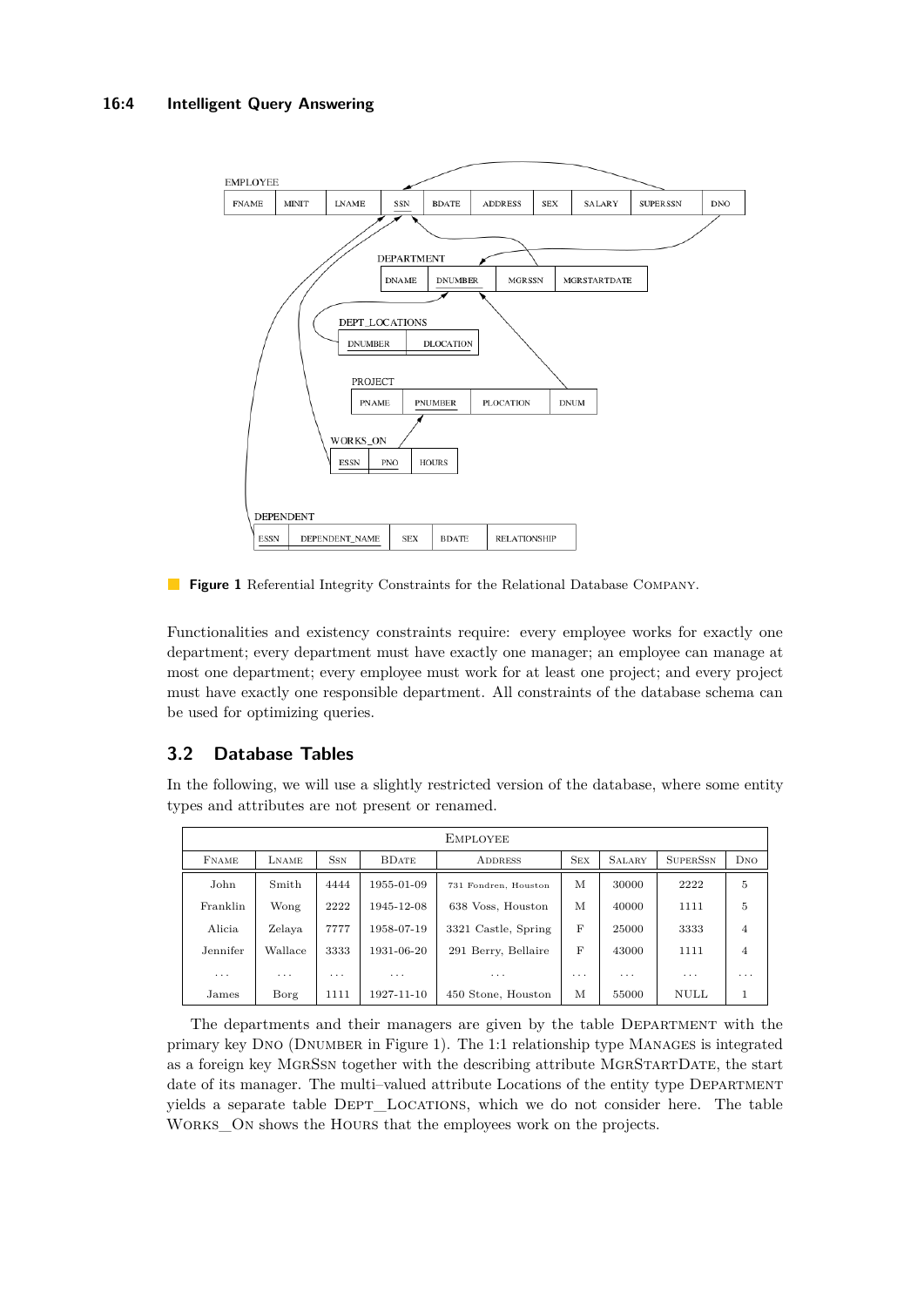#### **D. Seipel, D. Weidner, and S. Abreu 16:5 16:5 16:5**

|                |     |               |                     | WORKS ON    |                             |              |
|----------------|-----|---------------|---------------------|-------------|-----------------------------|--------------|
| DEPARTMENT     |     |               |                     | <b>ESSN</b> | P <sub>NO</sub>             | <b>HOURS</b> |
| <b>DNAME</b>   | DNO | <b>MGRSSN</b> | <b>MGRSTARTDATE</b> | 1111        | 20                          | NULL         |
| Headquarters   |     | 1111          | 1971-06-19          | 2222        | $\mathcal{D}_{\mathcal{L}}$ | 10.0         |
| Administration | 4   | 3333          | 1985-01-01          | 2222        | 3                           | 10.0         |
| Research       | 5   | 2222          | 1978-05-22          | 3333        | 30                          | 20.0         |
|                |     |               |                     | $\cdots$    | $\cdots$                    | $\cdots$     |

The 1:n relationship type CONTROLS between DEPARTMENT and PROJECT is integrated as the foreign key Dnum in Project. Every project is located at one of the locations of its controlling department.

| PROJECT            |         |           |           |  |  |
|--------------------|---------|-----------|-----------|--|--|
| <b>PNAME</b>       | PNUMBER | PLOCATION | DNUM      |  |  |
| Product X          |         | Bellaire  | 5         |  |  |
| Reorganization     | 20      | Houston   |           |  |  |
|                    |         |           | $\cdot$ . |  |  |
| <b>Newbenefits</b> | 30      | Stafford  |           |  |  |

In a deductive database variant, the rows of the relational tables would be represented by Datalog facts.

# **3.3 Datalog–Like Rules**

In our system DDQL, the relational or deductive database can be enriched with further Datalog–like rules in field notation, or knowledge from ontologies in RDF, OWL, or SWRL. Likewise, some background knowledge from the database schema can be represented in a Datalog–like manner. For the foreign–key constraint from EMPLOYEE to DEPARTMENT, a Datalog–like rule with field notation can be generated in DDbase which links the social security number of an employee with the number of his or her department:

```
works_for ( Employee , Department ) : -
   employee: ['SSN': Employee, 'DNO': Department].
```
From an ontology, it could be known that every employee is human. This would be expressed by the following Datalog–like rule with field notation, since Ssn is the primary key of Employee:

```
human (Employee) :-
   employee: ['SSN': Employee].
```
The user of the database would like to ask queries in *Google style*, i.e. without precisely remembering the database schema and the links between the tables by referential integrity constraints. Here, the background knowledge given by the Datalog–like rules can be used.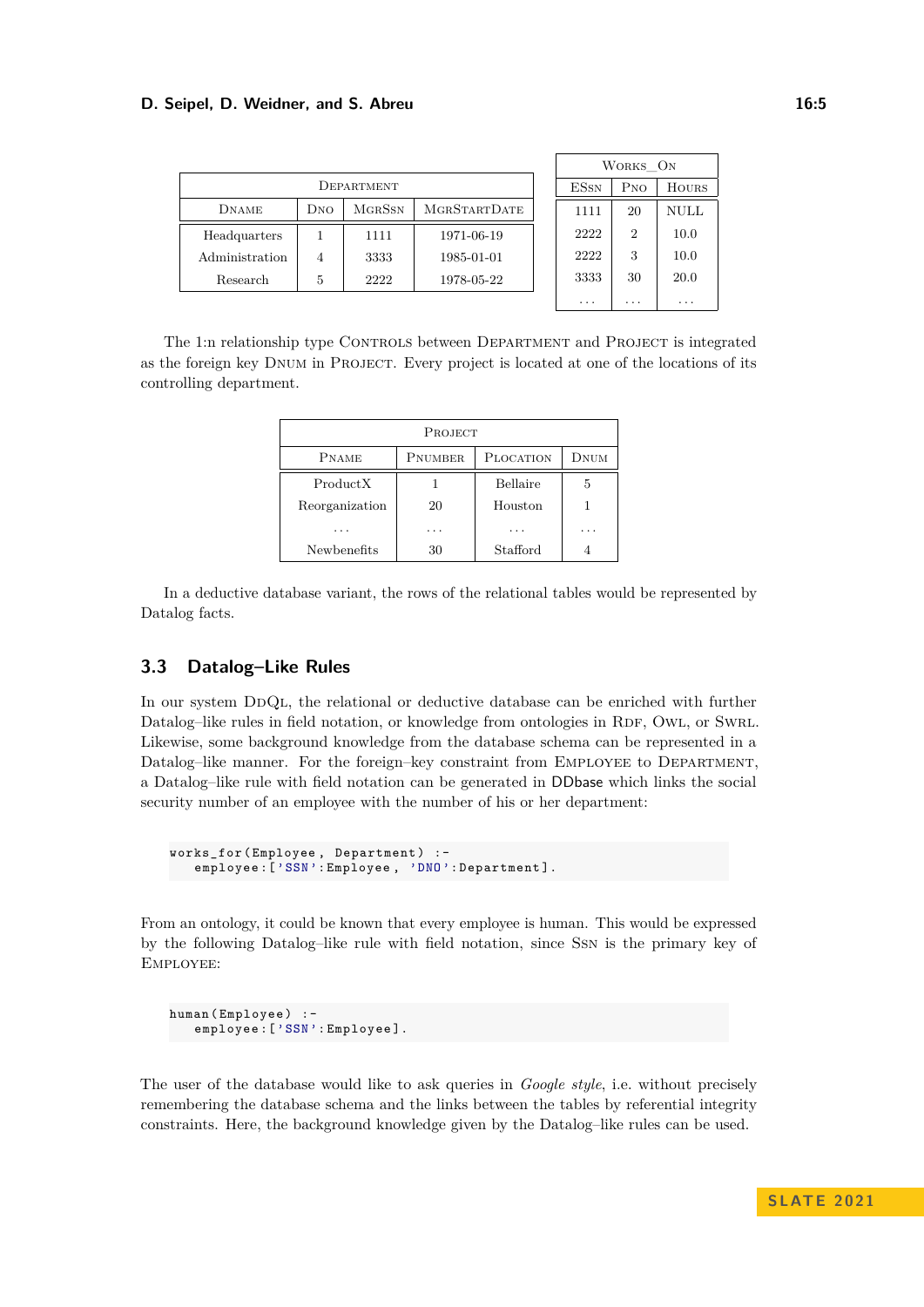## **3.4 Inference of Join Conditions**

Suitable join conditions can be inferred from the foreign key constraints given in the database schema. The schema of the database company contained many foreign key constraints. For many other databases, no foreign key constraints are given. But join conditions can be inferred from previous Sql queries in the log file: e.g., a join condition can be assumed, if the primary key of a table (all attributes of the primary key) is joined with some attributes of another table.

In Declare, the schema of a table can be extracted automatically from a running relational MySql database system and presented in Xml to the user and analysed with Prolog:

```
< table name =" employee ">
   < attribute name ="SSN " type =" varchar (9) " is_nullable ="NO"/ >
   <attribute name="SALARY"
   < attribute name ="DNO " ... >
   ...
   < primary_key > < attribute name ="SSN "/ > </ primary_key >
   < foreign_key >
       < attribute name =" SUPERSSN "/ >
       < references table =" employee ">
          < attribute name ="SSN "/ > </ references > </ foreign_key >
   < foreign_key >
       < attribute name ="DNO "/ >
       < references table =" department ">
          < attribute name =" DNUMBER "/ > </ references > </ foreign_key >
\langle/table >
```
Currently, this XML representation is derived using ODBC in Declare, and join conditions are extracted in DDQL. If the second foreign key constraint was not given in the schema, we may still infer a corresponding join condition from the following SqL statement occuring in a query log file:

```
use company ;
select employee . DNO , employee . SSN , employee . SALARY
from employee , department
where department . DNAME = 'Research '
and employee . DNO = department . DNUMBER ;
```
Declare provides a tool named SQUASH [\[5\]](#page-14-14) to parse SQL statements to Prolog terms, which may be mapped to Xml. Squash proposes a domain specific language SquashMl for Sql statements; this can be further processed in Declare to infer the join conditions. In a simplified version, the SQL statement above looks as follows:

```
< select >
   < select_list >
      < object table =" employee " column ="DNO "/ >
       < object table =" employee " column ="SSN "/ >
       < object table =" employee " column =" SALARY "/ >
   </ select_list_element >
   \frac{1}{1}< object table =" employee "/ >
      < object table =" department "/ >
   \langle from_list >
   < where_list >
      < condition junctor ="and ">
          < comparison operator ="=">
              < object table =" department " column =" DNAME "/ >
              < object value =" Research "/ >
          </ comparison >
       </ condition >
   </ where_list >
</ select >
```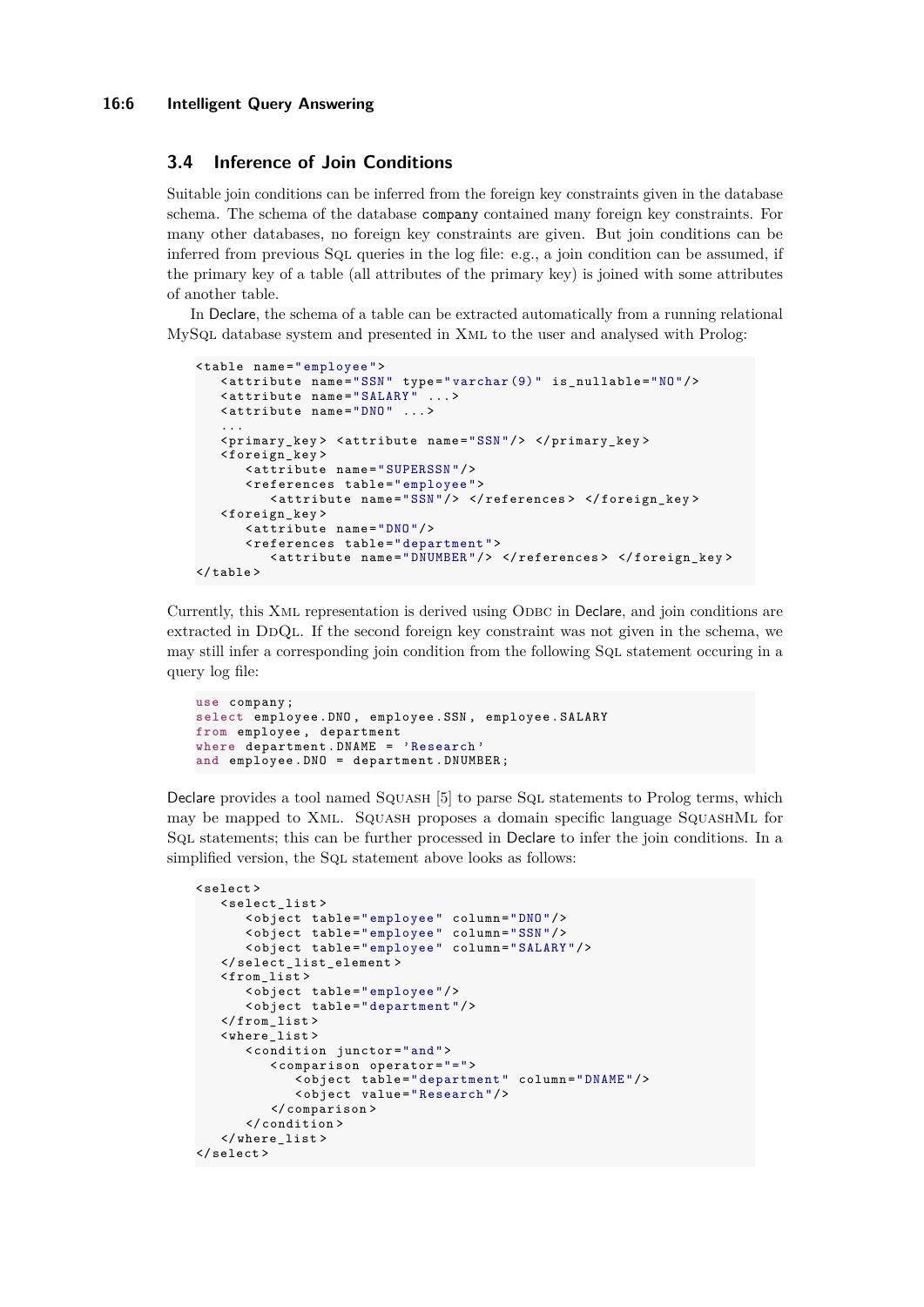<span id="page-6-0"></span>In this section, we will present the new declarative database query system and language  $DDQL$ . which is based on concepts from logic programming. The knowledge-based compilation of keyword–queries to Datalog is done in three steps. In experiments with the company database, useful queries were generated; if a database does not contain referential integrity constraints, then we will need query logs for deriving suitable join conditions.

## **4.1 Syntax and Evaluation Using Logic Programming Concepts**

The declarative programming toolkit Declare [\[19\]](#page-14-0) and its deductive database system DDbase [\[21\]](#page-14-11) already have functionality for evaluating database queries formulated using extensions of Datalog. Even hybrid queries including different knowledge representation formalisms are possible in DDbase. E.g., relational databases can be accessed using SQL queries and ODBC; for XML processing, a query, transformation and update language FNQUERY is given in [\[20\]](#page-14-15).

We assume that the reader has some basic knowledge about logic programming [\[3,](#page-13-1)7] as well as relational [\[9\]](#page-14-13) and deductive databases [\[16\]](#page-14-10). DDbase allows for rules of the form  $A := L_1, \ldots, L_m$ , where the head *A* is a logical atom and the body is a conjunction (the comma "," denoting the conjunction " $\wedge$ ") of literals  $L_i$ ,  $1 \leq i \leq m$ . The literals can be logical atoms  $L_i = B_i$ , default negated literals  $L_i = not(A_i)$ , or aggregation literals  $L_i =$  ddbase\_aggregate( $X$ *,*( $A_1$ ,...*,A<sub>n</sub>*)*,Xs*) over logical atoms  $A_i$ . In the domain specific language of DDbase, rules can have ordinary logical atoms – in Prolog notation – or *field notation* atoms  $p : [a_1 : t_1, \ldots, a_k : t_k]$ , where  $p$  is a predicate symbol,  $a_1, \ldots, a_k$  are field names, and  $t_1, \ldots, t_k$  are corresponding terms, which amounts to non–positional arguments in Prolog terms. The rules must fullfil the *safety condition* that variables in atoms  $A_i$  within default negated literals must be bound by preceeding ordinary atoms or aggregation literals in the same rule body. It is not the intent of this paper to formally define the semantics of DDbase. The next subsections will focus on the knowledge–based compilation of queries and give some intuitive examples without default negation. Only one  $(Q_4)$  contains an aggregation literal

```
ddbase_aggregate( [C, sum(D)],
   ( employee(_, _, _, _, _, _, _, D, _, E),
     department(C, E, _, _) ), Xs),
member([A, B], Xs).
```
In analogy to SqL and extending Prolog's predicate findall/3, this groups instantiations of the variable C with the sum (which is an aggregation function) of the corresponding instantiations of the variable D and returns pairs. Here, the template is  $X = [C, \text{sum}(D)]$ and pairs [A, B] are selected from the result Xs.

DDbase programs are *evaluated bottom–up* with *stratified fixpoint* computation like Datalog and they can – possibly – be compiled to  $SqL$  queries; often DDbase programs can also be evaluated top–down like in Prolog. For the evaluation in logic programming, the field notation atoms are compiled to ordinary, logical Datalog atoms based on background knowledge about the database schema. The ordinary Datalog rules can be compiled to SqL with DDbase, if there is no default negation – and for stratified default negation or aggregation. A stratified evaluation requires that none of the embedded atoms  $A_i$  is mutualle recursive with the head atom *A*. Then, the program is split into strata, such that default negated literals or aggregation literals refer to lower strata; the strata are evaluated successively, and the output of a lower stratum is fed into the strata above. For non–stratified default negation, DDbase could use *answer set* solvers, cf. [\[4,](#page-13-4) [13\]](#page-14-16), if there are no aggregation literals.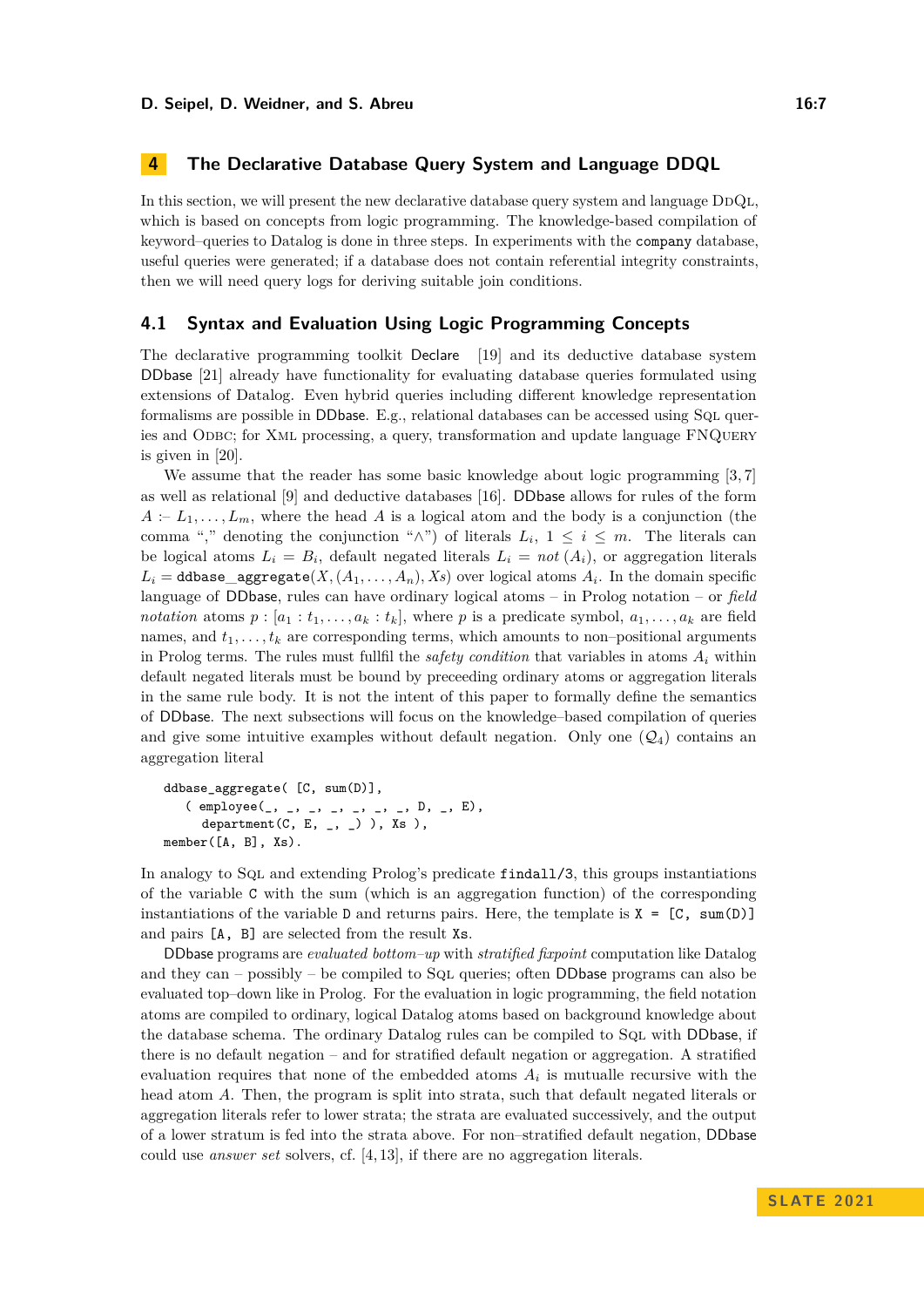## <span id="page-7-0"></span>**4.2 Knowledge–Based Compilation of Queries**

DDQL compiles a NL query  $\mathcal{Q}_N$  to a Datalog query  $\mathcal{Q}_D$  in three steps:

 $\mathcal{Q}_N \to \mathcal{Q}_A \to \mathcal{Q}_F \to \mathcal{Q}_D$ .

It shows them in a command line interface; the result tables are shown in a graphical interface.

## **Annotation of Key Words (Q***A***)**

First, using Definite Clause Grammars (DcGs, see, e.g., [\[3,](#page-13-1)7]), an annotated query  $\mathcal{Q}_A$  is generated. Using, e.g., the following grammar rule in the extended Dcg formalism introduced in [\[18\]](#page-14-12), also the resulting parse tree can be computed:

query ==> aggregation, of, attribute, of, table.

The DcG rules are fully interleaved with database access operations of DDbase using ODBC. E.g., the derivations of attribute and table can result in ODBC calls, or – for potential speed–up – calls to a cached collection of facts previously extracted from the database. Some words of the query – such as " $of$ " and "the" – are ignored.

DDQL generates the annotations one after the other on *backtracking*, starting with the most likely annotations. E.g., the query  $Q_1$  with the key words "salary, of, Borg" is first annotated to the following query Q*A*:

salary=company/employee/attribute 'Borg'=company/employee/row(@LNAME)

The keyword " $\sigma f$ " is ignored. In DDOL, it can be detected easily from the database schema that salary is an attribute of the relation employee. The location of 'Borg' has to be done based on the contents of the database, which is more expensive. But this can be done depending on the context of the table employee; it turns out that it is the value of the attribute LNAME. After the first annotation has been done and the first solution to the query has been produced, DDQL uses backtracking to generate further annotations and solutions. Of course, then DDQL will also search for 'Borg' in other tables of the database.

### **Generation of Field Notation**  $(Q_F)$  **and Datalog**  $(Q_D)$

Then, the compilation of the annotated queries  $\mathcal{Q}_A$  to SqL or Datalog is done using technology from DDbase based on the database schema. As an intermediate representation, conjunctive queries  $\mathcal{Q}_F$  in Datalog are generated with atoms in field notation. The conjunctive queries are then refined and optimized to ordinary Datalog queries Q*<sup>D</sup>* using background knowledge from the database schema or Datalog–likes rules.  $\mathcal{Q}_D$  could be evaluated on a deductive variant of the relational database or a deductive database; an Sql variant of  $\mathcal{Q}_D$  can be evaluated on the relational database.

In the following, we will show and explain the intermediate queries  $\mathcal{Q}_F$  and  $\mathcal{Q}_D$  for a few example queries to the database company – and we skip the annotated queries Q*A*.

The relevant links between the concepts mentioned in a user query might be an undirected tree, or even a cyclic graph. E.g., if the user asks for the salary of all employees working in a department that controlls the project 'ProductX' and is located in 'Houston', then the red link tree in Figure [2](#page-8-0) (arrows starting with a bullet) – which is an abstraction of Figure  $1$ might be used. The direction of the labelled referential integrity constraints Manages and CONTROLS is due to the fact that their corresponding relationships are integrated as the attributes MgrSsn and Dnum into Department and Project, respectively.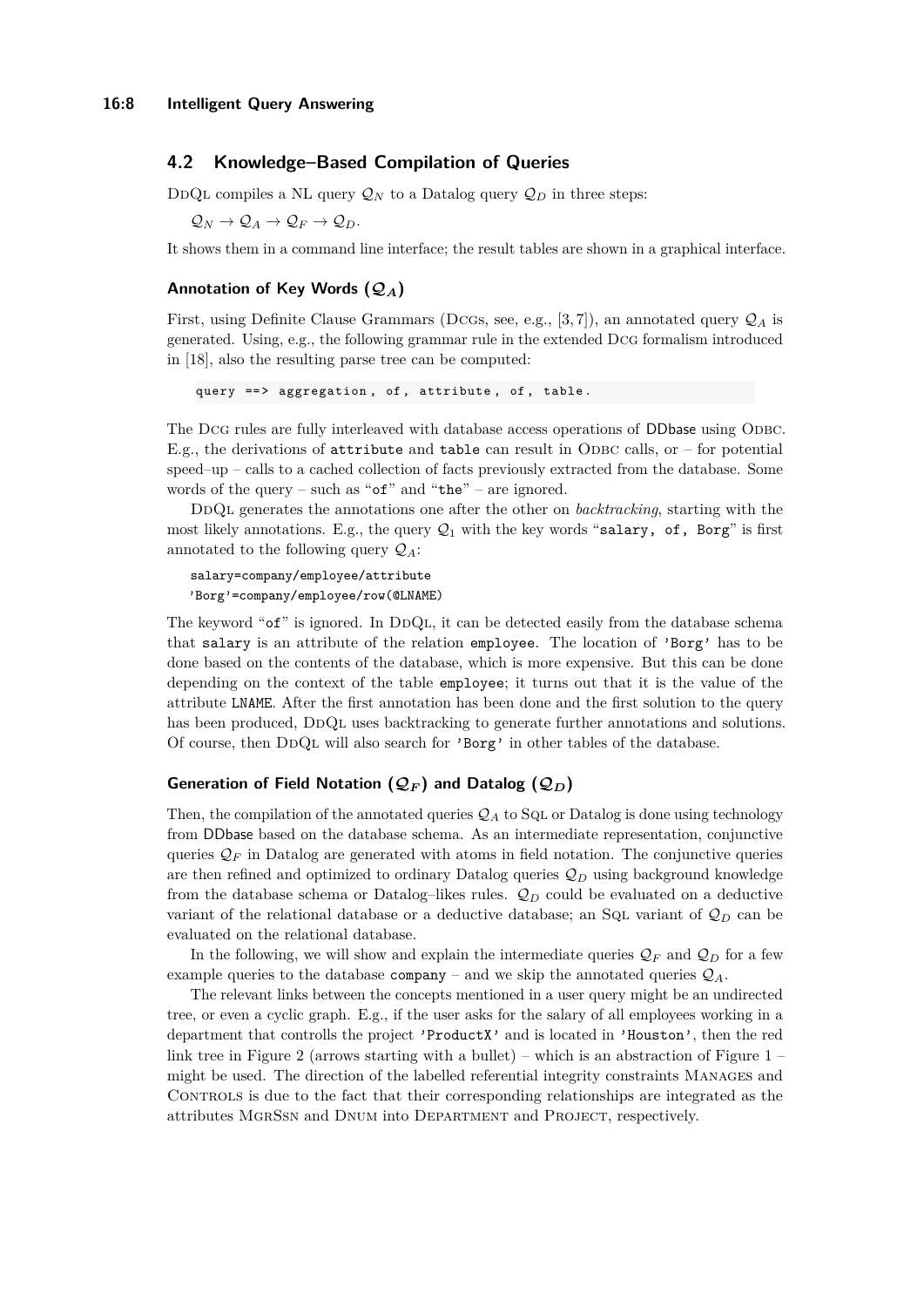#### <span id="page-8-0"></span>**D. Seipel, D. Weidner, and S. Abreu 16:9 16:9 16:9**



**Figure 2** Link Graph for the Referential Integrity Constraints.

## **4.3 Example Queries**

In the following, we will explain a spectrum of example queries to show different features of D<sub>DQL</sub>.

## Selection Queries  $Q_1$ ,  $Q_2$ , and  $Q_3$

The two selection queries  $\mathcal{Q}_1$  and  $\mathcal{Q}_2$  are relatively simple to solve, since they rely on only one table, namely Employee and Dependent, respectively (the latter table is not detailed in this paper, but the schema in Figure [1](#page-3-0) contains it). The selection query  $\mathcal{Q}_3$  results in the following NL query  $\mathcal{Q}_N$ :

salary, of, 'Research'

The database user might not know that Salary is an attribute of the table Employee, and that Research is the value of the attribute Dname of the table Department. The query is annotated, and a list  $\mathcal{Q}_F$  of query atoms in field notation is generated:

```
employee: ['SSN':B, 'SALARY': C],
employee: ['SSN': B, 'DNO': A],
department : ['DNUMBER': A, 'DNAME': 'Research'].
```
The variables A, B, and C are automatically generated by the system. The second atom links the first and the third; here, the Works\_For relationship is integrated in Employee using its last argument Dno. It would also be conceivable to link Employee and Department by an atom associated with the MANAGES relationship to return the salary of the manager of the research department, or even by a longer path using the relationships Works\_On and CONTROLS to return the salary of all employees working for a project that is controlled by the research department. The former, alternative path through Manages might be offered to the user, but the latter, the longer path through Works\_On and Controls seems unlikely.

The list  $\mathcal{Q}_F$  could be optimized using the database schema; the two employee atoms could be combined into a single one, since they share the variable B for the key Ssn: the result is the atom

employee: ['SSN':B, 'SALARY':C, 'DNO':A]

Thus, from  $\mathcal{Q}_F$ , a Datalog query  $\mathcal{Q}_D$  is generated:

```
select(A, B, C) :-<br>employee(, , , , , B,
    employee (_ , _ , _ , B , _ , _ , _ , C , _ , A ) ,
    department ('Research', A, _, _).
```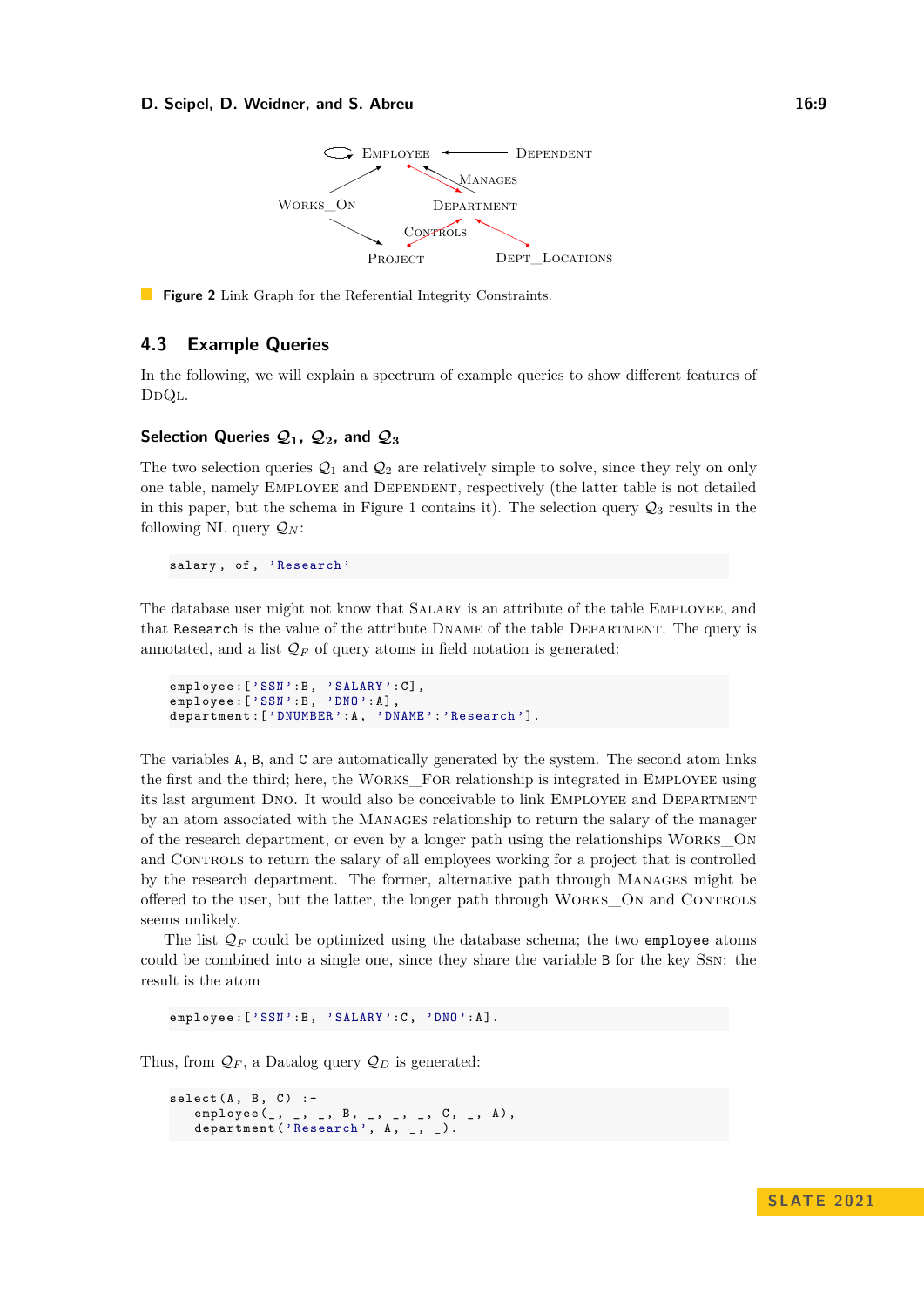From  $\mathcal{Q}_D$ , an SqL query is compiled, which could be presented to the user together with its resulting table:

```
use company ;
select employee . DNO , employee . SSN , employee . SALARY
from employee , department
where department . DNAME = 'Research '
and employee . DNO = department . DNUMBER ;
```
The – intermediate – Datalog query  $\mathcal{Q}_D$  can be used for evaluation or clarification. If the rule system of the user is complicated or refers to further Datalog rules, ontologies or Xml tables, then  $\mathcal{Q}_D$  cannot be translated to SqL and has to be evaluated in DDbase directly.

In general, the situation can be more complicated, as we can have multiple occurrences of the same table and we need aliases, e.g. for  $\mathcal{Q}_5$ . Moreover, the linking atoms can be ambiguous and we may need aggregations.

## **Aggregation Query Q<sup>4</sup>**

Consider the following NL query  $\mathcal{Q}_N$ :

```
sum, of, salary, of, department, name
```
The database user might want to know the sum of the salaries of the employees grouped by the names of their departments. The query is annotated, and a list  $\mathcal{Q}_F$  of query atoms in field notation is generated:

```
aggregation: [C, sum(D)],employee:['SSN':F, 'SALARY':D],
employee:['SSN':F, 'DNO':E],
department : ['DNUMBER' : E, 'DNAME' : C].
```
The system found out that the word name in the query refers to the attribute Dname of DEPARTMENT. The third atom links the second and the fourth; here, the WORKS FOR relationship is integrated in Employee using its last argument Dno. The aggregation is encoded as a special atom. This list could be optimized using the database schema; the two employee atoms could be combined into a single one, since they share the value F for the key Ssn, namely to the atom employee:['SSN':F ,'SALARY':D ,'DNO':E]. Thus, from Q*<sup>F</sup>* , a Datalog query  $\mathcal{Q}_D$  is generated:

```
select(A, B) :-
    ddbase_aggregate ([C, sum(D)],<br>(employee \begin{pmatrix} 0, & 1, & 0 \\ 0, & -1, & -1, & -1 \end{pmatrix}( employee (_, _, _, F, _, _, _, D, _, E),
            department (C, E, _, _) ),
        Xs ) ,
    member ([A, B], Xs).
```
ddbase\_aggregate/2 is a meta–predicate provided with DDbase. From its result Xs, pairs [A, B] are selected using member/2. Here, this gets compiled to an aggregation with a Group By clause in SqL. From  $\mathcal{Q}_D$ , an SqL query is compiled, which can be presented to the user together with its resulting table: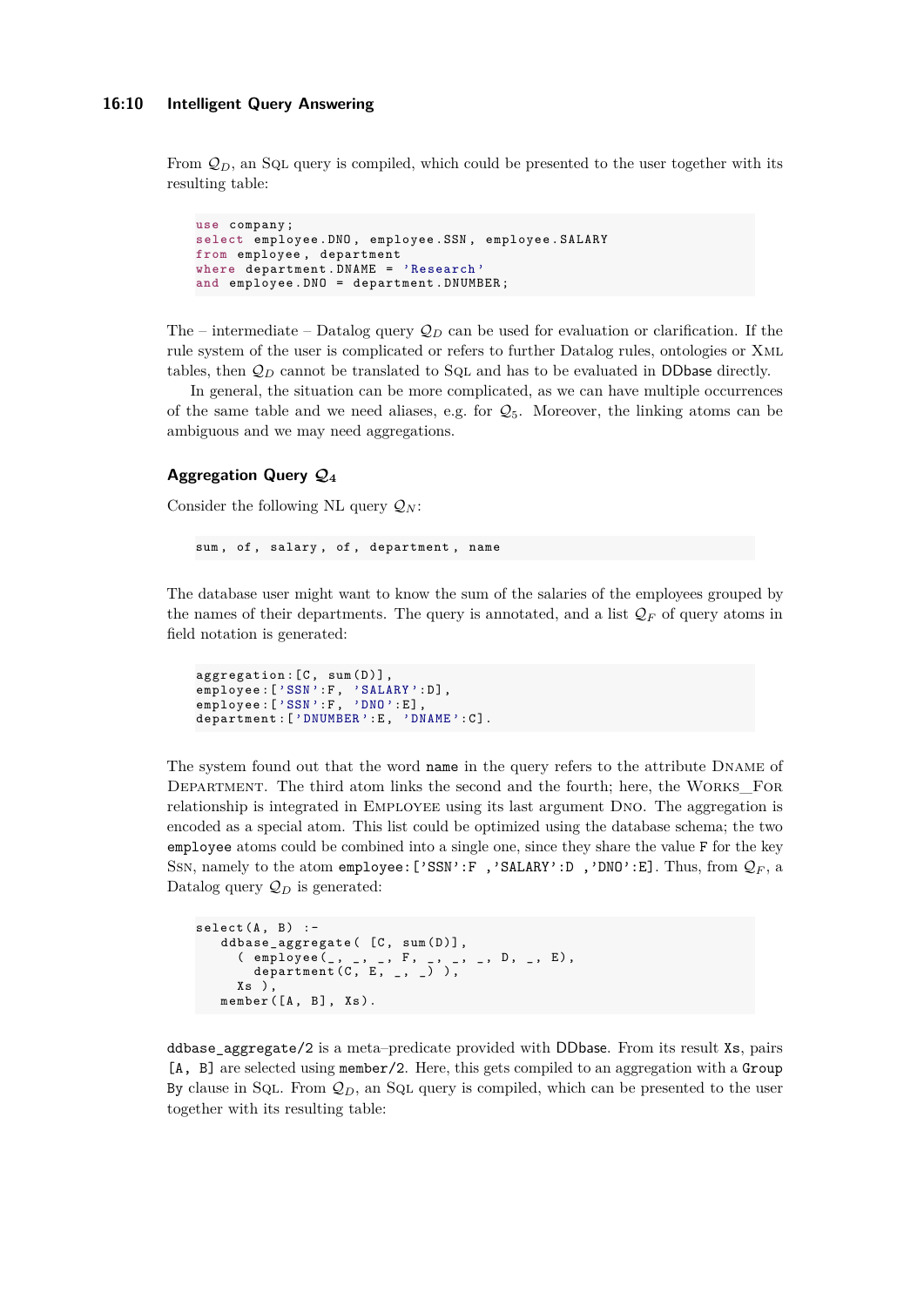```
use company ;
select department . DNAME , sum( employee . SALARY )
from employee , department
where employee . DNO = department . DNUMBER
group by department . DNAME ;
```
Moreover, it is possible in DDbase to use more general, user–defined aggregation functions. E.g., for list(D) (instead of sum(D)),  $Q_D$  would be directly evaluated in DDbase to produce a *non–first normal form (NFNF, NF<sup>2</sup>)* relation showing a list of the salaries grouped by the departments C, which is not possible in Sql:

| $NF2$ Relation |                            |  |  |  |  |
|----------------|----------------------------|--|--|--|--|
| DNO            | <b>SALARIES</b>            |  |  |  |  |
|                | 'NULL'                     |  |  |  |  |
|                | 25000, 43000, 25000        |  |  |  |  |
| 5              | 30000, 40000, 38000, 25000 |  |  |  |  |

#### **Query Q<sup>5</sup> with Aliases**

The following NL query  $\mathcal{Q}_N$  needs multiple occurrences of the same table and aliases:

```
name , of , supervisor , of , exmployee , name
```
The database user might want to know the names of the supervisors of the employees. The query is annotated, and a list  $\mathcal{Q}_F$  of query atoms in field notation is generated:

```
employee:['SSN':D, 'LNAME':B],
employee :[ 'SSN ':D , 'SUPERSSN ': C ] ,
employee : ['SSN' : C, 'LNAME' : A].
```
The second atom links the first and the third. The optimizer could combine the first two atoms, since they agree on the key SSN, to the atom

employee: ['SSN': D, 'LNAME': B, 'SUPERSSN': C].

Notice, that the third atom cannot be merged since it differs on SSN. Thus, from  $\mathcal{Q}_F$ , a Datalog query  $\mathcal{Q}_D$  is generated:

```
select(A, B) :-
   employee (_, _, B, D, _, _, _, _, C, _),
   employee(_, _, A, C, _, _, _, _, _, _).
```
Note that the SSNs of the supervisor  $(C)$  and the employee  $(D)$  are not part of the result. From  $\mathcal{Q}_D$ , an SQL query is compiled, which could be presented to the user together with its resulting table:

```
use company ;
select employee__1 . LNAME , employee__2 . LNAME
from employee employee__1 , employee employee__2
where employee__1 . SUPERSSN = employee__2 . SSN ;
```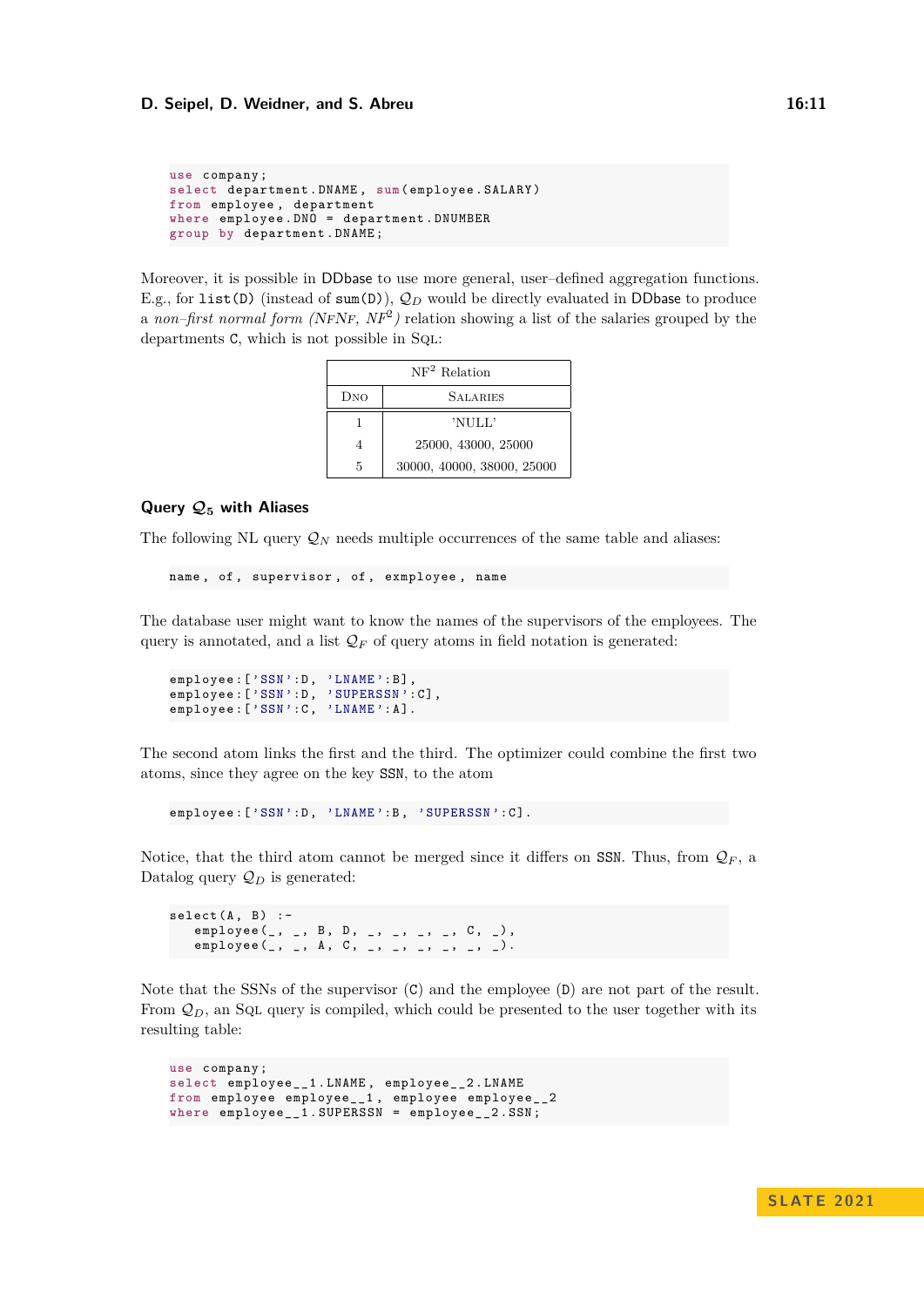#### **16:12 Intelligent Query Answering**

# **4.4 General Aspects of DDQL**

The DDQL approach – exemplified in the case study – can be applied to knowledge databases – e.g. relational or deductive databases. The following aspects have to be taken into account.

#### **Links Based on Query Order**

For successor atoms of the annotated query  $\mathcal{Q}_F$ , links have to be found, which might not be unique or obvious. In fact, also for the queries  $\mathcal{Q}_3$  and  $\mathcal{Q}_4$  the links based on WORKS\_FOR were not unique, but they were taken to follow the direction from EMPLOYEE to DEPARTMENT in Figure [1.](#page-3-0) If Department were to be mentioned before Employee in the query, then it would be more likely that the user–intended semantics would be based on Manages.

#### **Multiple Links**

The atoms in  $\mathcal{Q}_F$  might not appear consecutively in the graph of Figure [1.](#page-3-0) There might be several linking trees, or the atoms could be on a cycle. DDQL is collecting *heuristics* for finding suitable links. For  $\mathcal{Q}_3$  and  $\mathcal{Q}_4$  these links were affected by the order of the words in the query.

However, if we were to ask about Employee and Pname, then there would be two equally reasonable links, namely through Works\_On and through Department (which could itself be supported by two different foreign–key constraints). These two cases can be expressed by the following Prolog clauses:

```
select (Lname, Pname) :-
     employee (_, _, Lname, Ssn, _, _, _, _, _, _),
     works_on ( Ssn , Pno , _ ) ,
    \text{project}(\text{Pname}, \text{Pno}, \_, \_).
select (Lname, Pname) :-
    employee (\_,\_,\_,\ Lname, \_,\_,\_,\_,\_,\ . Dnum), department (\_,\ Dnum, \_,\_),
    \frac{1}{2} department (\frac{1}{2}, Dnum, \frac{1}{2},
    \text{project}(\text{Pname}, \_, \_, \_, \text{Dnum}).
```
In the second query, the linking atom department(, Dnum, , ,), which is produced because of the foreign key constraints between Employee and Department and between DEPARTMENT and PROJECT, could be redundant. It makes a difference when there is no department with the number Dnum referenced by EMPLOYEE and PROJECT. In that case, the user has to decide about whether he wants to include this atom or not. If the query were to contain a keyword that is similar to a link, then the link would be preferred. In general, all corresponding queries can be presented to the user, for a choice to be made.

#### **Similarities and Subsumptions**

So far, we have not yet discussed similarities or subsumptions between words from the query and the terms used in the database. Here, ontologies or concepts from linguistics can be applied. A simple case would be the *Levenshtein Distance* (Edit Distance) between words or conversions between singular and plural. More complicated cases could be handled by background knowledge such as translations between languages.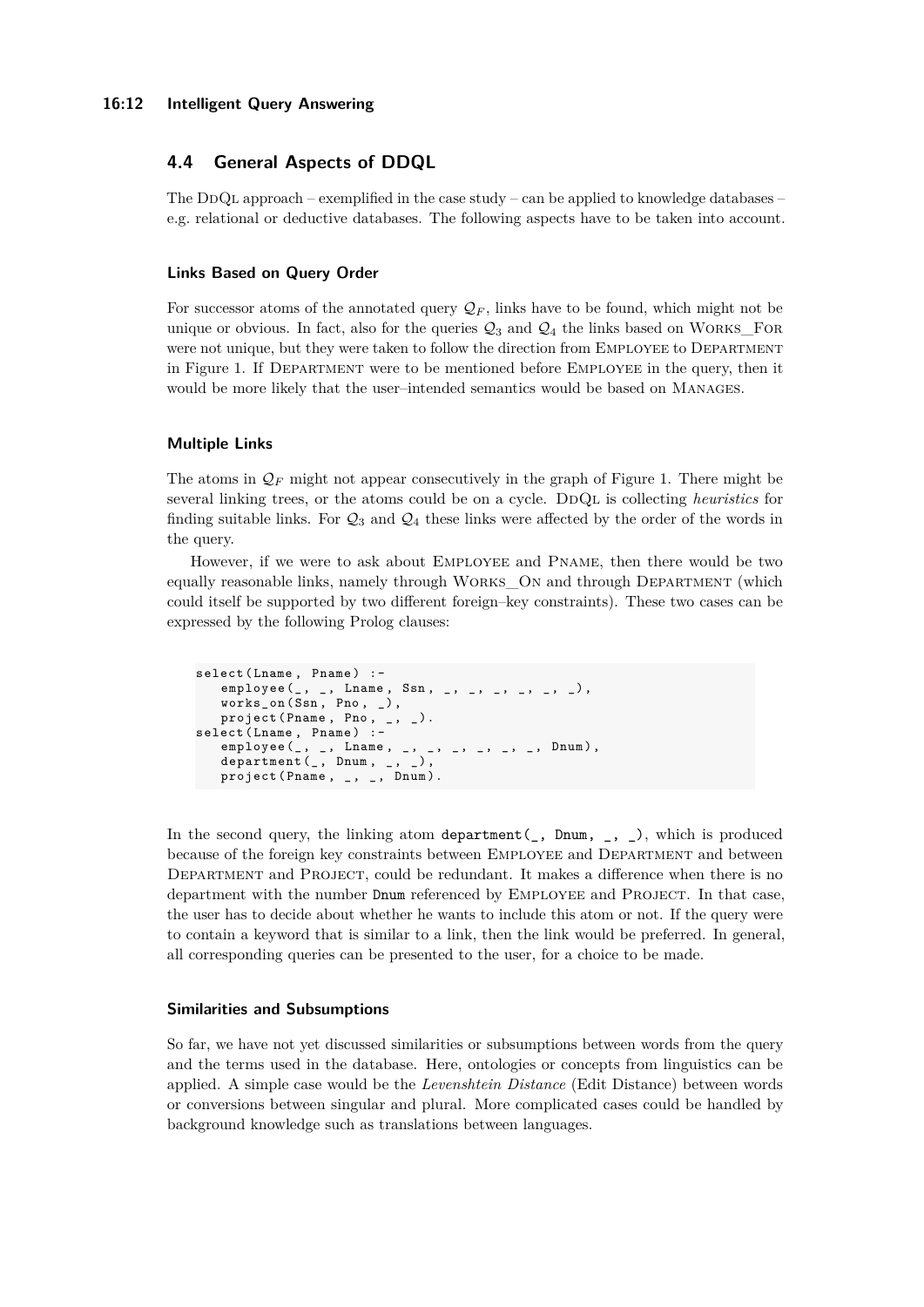#### **D. Seipel, D. Weidner, and S. Abreu 16:13 16:13**

<span id="page-12-0"></span>

|            | <b>Declare</b>                                                                                                                                                                                                                    |           |
|------------|-----------------------------------------------------------------------------------------------------------------------------------------------------------------------------------------------------------------------------------|-----------|
|            | sum of salary of department                                                                                                                                                                                                       |           |
|            | <b>DDQL Search</b>                                                                                                                                                                                                                |           |
| Datalog*   | select(A,sum atoms(B)) :-<br>employee(C,D,E,F,G,H,I,B,J,K),employee(L,M,N,F,O,P,O,R,S,A),department(T,A,U,V)                                                                                                                      | 3 tuples  |
| <b>SOL</b> | 44                                                                                                                                                                                                                                |           |
| Datalog*   | select(A,sum atoms(B)) :-<br>employee(C,D,E,F,G,H,I,B,J,K),department(L,A,M,N)                                                                                                                                                    | 3 tuples  |
| <b>SOL</b> | ۰.                                                                                                                                                                                                                                |           |
| Datalog*   | $select(A.B.C)$ :-<br>employee:[SSN:B,SALARY:C],employee:[SSN:B,DNO:A],department:[DNUMBER:A]                                                                                                                                     | 8 tuples  |
| <b>SQL</b> | use company;<br>select employee 30.DNO, employee 29.SSN, employee 29.SALARY<br>from employee employee 29, employee employee 30, department<br>where employee $29.55N =$ employee 30.55N and employee 30.DNO = department.DNUMBER; |           |
| Datalog*   | $select(A, B, C)$ :-<br>employee:[SSN:B,SALARY:C],department:[DNUMBER:A]                                                                                                                                                          | 24 tuples |
| <b>SOL</b> | use company:<br>select department.DNUMBER, employee.SSN, employee.SALARY<br>from employee, department<br>where true:                                                                                                              |           |

**Figure 3** Graphical User Interface of DDQL: Variant of Query  $Q_4$ .

# **Parsing Sentences and Rules**

With a powerful speech–to–text component, we could aim to *parse* more complex structures for sentences. Then we could enable the user to define subqueries producing views. With DDQL, it is already possible to define additional Datalog predicates with rules to be used – like Sql views – in further queries. Also, sometimes referential integrity constraints can be inferred for these new predicates.

# **4.5 The Graphical User Interface**

A prototype of the graphical user interface (GUI) of DDQL is shown in Figure [3.](#page-12-0) After entering the keywords separated by blanks, a list of possible search queries in Datalog<sup>∗</sup> is generated. The generated queries might be further optimized. Currently, a corresponding Sql query is shown, if there are no aggregation functions. Obviously, for user–defined aggregation functions, only the Datalog<sup>∗</sup> variant is possible. Figure [3](#page-12-0) also shows the number of result tuples, such that the user can choose a possible alternative answer. A ranking of the results would be possible based on these numbers, the contextual knowledge, and the query history – but so far we have not finalized that.

# **4.6 Benchmark – Database Schemas and Queries**

We have investigated the database schemas of a collection of relational databases. The tuples [DB, T, A, F] listed below show the following:

- **(a)** DB is the name of the database,
- **(b)** T is the number of tables in the database,
- **(c)** A is the average number of attributes per table in the database,
- **(d)** F is the average number of foreign keys per table in the database.

Most databases did not provide foreign key constraints. Only the database company provided foreign key constraints, namely 1.33 on average per table.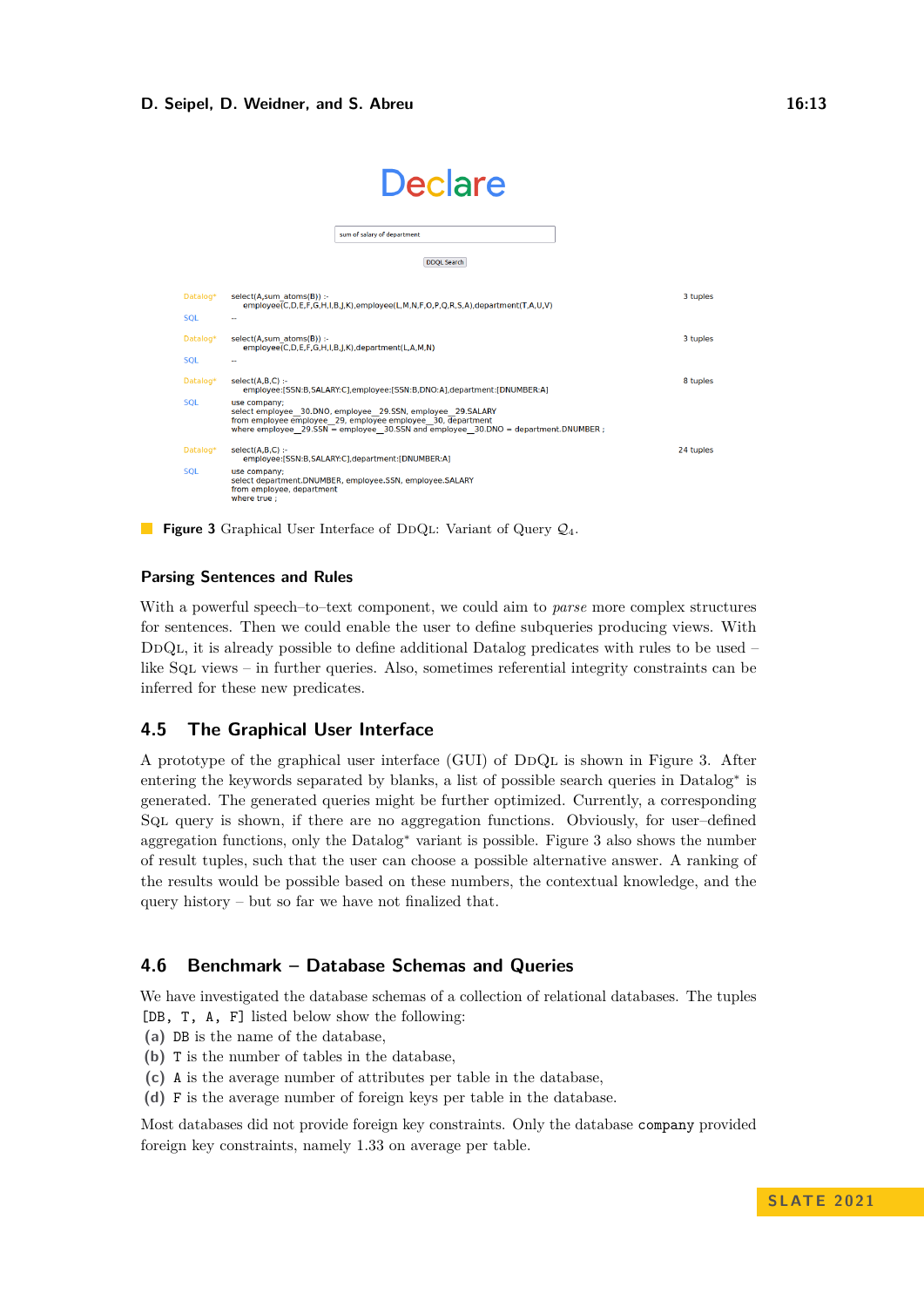```
Tuples = [
   [alignment, 5, 3.4, 0], [company, 6, 4.67, 1.33],
   [evu, 20, 5.7, 0], [morphemes, 1, 7, 0], [selli, 1, 7, 0],
   [stock, 6, 3.33, 0], [wm_2002, 9, 7.33, 0] ]
```
I.e., for most databases DDQL has to rely on the query log files with previous queries, which we can parse to XML using our tool SQUASH, to learn about possible join conditions.

In a benchmark with many queries to the relational database company – which has 1.33 foreign key constraints per table on average – about 4 to 5 different alternative suggestions were generated on average per query. The answer intended by the user was always one of them. For the single query

salary, of, exmployee, '1111'

many (i.e. 20) different alternative suggestions were generated. We are currently trying to reduce this number for similar cases. Without this query, only 3.5 alternative suggestions were generated on average.

# <span id="page-13-2"></span>**5 Conclusions**

In this paper, we have shown how queries to relational databases can be answered in keyword– based natural language interfaces using intelligent, cooperative techniques based on logic programming and deductive databases.

The concepts mentioned in the query are linked based on contextual background knowledge, mainly from the database schema. Also Datalog–like rules can be added as background knowledge, e.g. for deductive databases – without a database schema. In the deductive database DDbase, the knowledge could also be hybrid – including ontological, linked data  $(RDF, OWL)$ , SwRL knowledge and semi–structured XML documents – and hybrid queries could become possible in DDQL.

Various styles or patterns of the database schema design can significantly influence the level of application of our approach. E.g., under the *universal relation scheme assumption* (URSA) [\[10\]](#page-14-17) we could simply use natural join queries.

Currently, we are containerizing  $Declare - inluding DDQL - in a docker image. In the$ future, we are planning to add a voice recognition part, especially for using DDQL on mobile devices. Also the knowledge acquisition could be done with a voice assistant based on a domain–specific language, see [\[17\]](#page-14-18).

We are constantly incorporating further aspects of AI into DDQL. In the future, also concepts from subsymbolic AI will be investigated and included where useful. For instance, by looking at the user behaviour from previous queries, we may derive heuristics for finding intended queries (e.g. linking atoms) using some form of *machine learning*.

#### **References**

- <span id="page-13-0"></span>**1** Katrin Affolter, Kurt Stockinger, and Abraham Bernstein. A Comparative Survey of Recent Nlis for Databases. *VLDB J.*, 28(5):793–819, 2019. [doi:10.1007/s00778-019-00567-8](https://doi.org/10.1007/s00778-019-00567-8).
- <span id="page-13-3"></span>**2** Lukas Blunschi, Claudio Jossen, Donald Kossmann, Magdalini Mori, and Kurt Stockinger. Soda: Generating Sql for Business Users. *Proc. VLDB Endowment*, 5(10):932–943, 2012. [doi:10.14778/2336664.2336667](https://doi.org/10.14778/2336664.2336667).
- <span id="page-13-1"></span>**3** Ivan Bratko. *Prolog Programming for Artificial Intelligence*. Addison–Wesley Longman, 4th edition, 2011.
- <span id="page-13-4"></span>**4** Gerhard Brewka, Thomas Eiter, and Mirek Truszczynski. Answer Set Programming at a Glance. *Communications of the ACM*, 54(12):92–103, 2011.